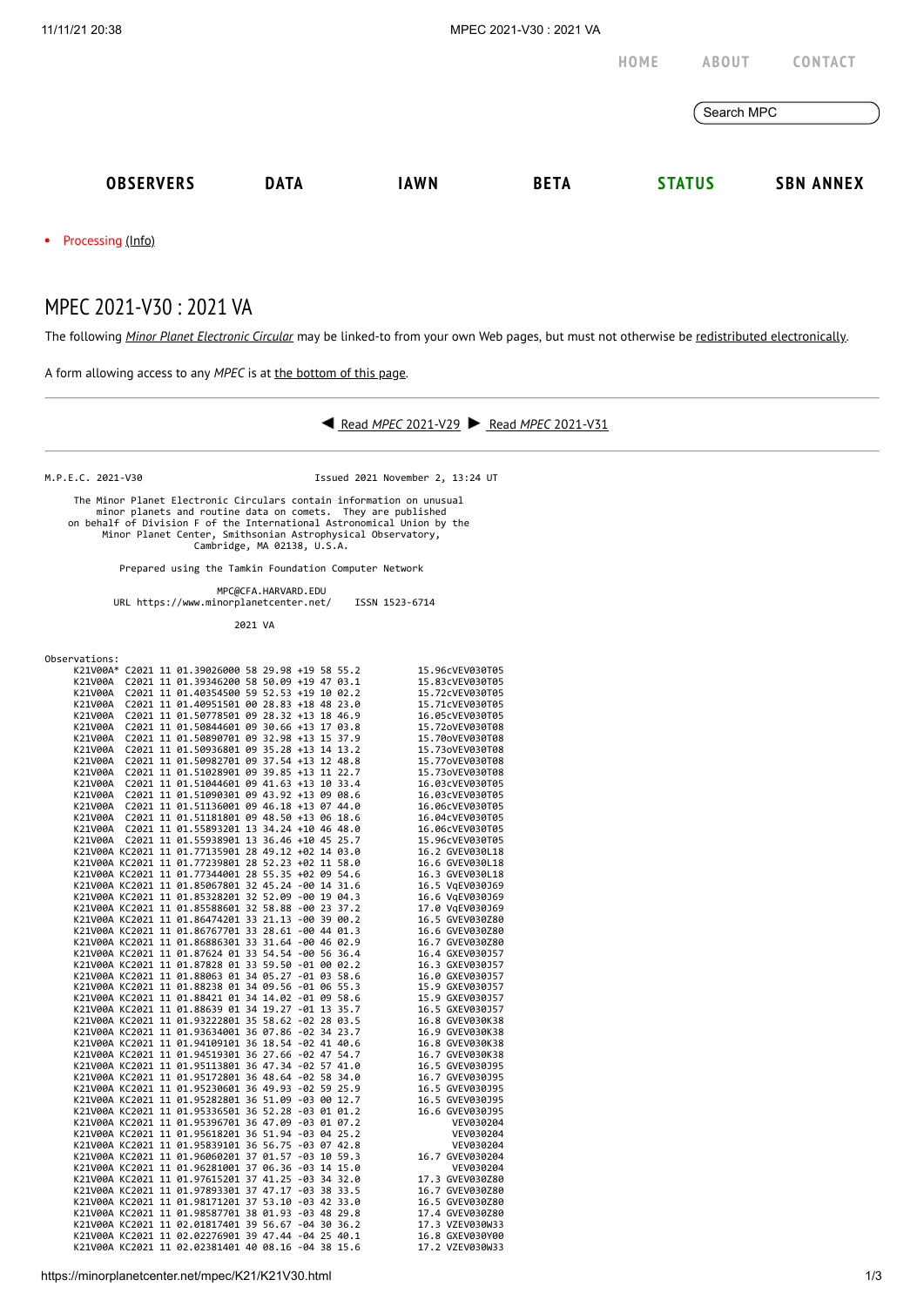|         |  | K21V00A KC2021 11 02.02393501 39 49.63 -04 27 14.8 |  |  | 17.0 GXEV030Y00 |
|---------|--|----------------------------------------------------|--|--|-----------------|
|         |  | K21V00A KC2021 11 02.02510001 39 51.84 -04 28 50.3 |  |  | 16.7 GXEV030Y00 |
|         |  | K21V00A KC2021 11 02.02626501 39 54.01 -04 30 25.1 |  |  | 16.5 GXEV030Y00 |
|         |  | K21V00A KC2021 11 02.02950901 40 19.64 -04 45 55.6 |  |  | 17.3 VZEV030W33 |
|         |  | K21V00A KC2021 11 02.03520201 40 30.92 -04 53 32.1 |  |  | 17.2 VZEV030W33 |
|         |  | K21V00A KC2021 11 02.04093801 40 42.19 -05 01 08.2 |  |  | 16.7 VZEV030W33 |
|         |  | K21V00A KC2021 11 02.04667501 40 53.38 -05 08 40.4 |  |  | 17.0 VZEV030W33 |
|         |  | K21V00A KC2021 11 02.06791 01 41 33.51 -05 36 04.5 |  |  | 16.4 GXEV030W34 |
|         |  | K21V00A KC2021 11 02.06892 01 41 33.94 -05 37 19.8 |  |  | 17.3 GVEV030W46 |
|         |  | K21V00A KC2021 11 02.06973 01 41 35.44 -05 38 21.0 |  |  | 16.9 GVEV030W46 |
|         |  | K21V00A KC2021 11 02.07013 01 41 37.60 -05 38 53.6 |  |  | 17.2 GXEV030W34 |
|         |  | K21V00A KC2021 11 02.07054 01 41 36.92 -05 39 22.1 |  |  | 17.2 GVEV030W46 |
|         |  | K21V00A KC2021 11 02.07134 01 41 38.44 -05 40 23.2 |  |  | 16.8 GVEV030W46 |
|         |  | K21V00A KC2021 11 02.07226 01 41 41.54 -05 41 35.2 |  |  | 16.3 GXEV030W34 |
|         |  | K21V00A KC2021 11 02.07410 01 41 44.93 -05 43 54.7 |  |  | 16.7 GXEV030W34 |
|         |  | K21V00A KC2021 11 02.07578 01 41 47.97 -05 46 00.9 |  |  | 16.5 GXEV030W34 |
|         |  | K21V00A KC2021 11 02.07716 01 41 50.49 -05 47 45.2 |  |  | 16.5 GXEV030W34 |
|         |  | K21V00A 2C2021 11 02.25490 01 46 26.96 -09 05 36.0 |  |  | 16.5 GVEV030I22 |
|         |  | K21V00A 2C2021 11 02.25696 01 46 30.10 -09 07 35.9 |  |  | 17.2 GVEV030I22 |
|         |  | K21V00A C2021 11 02.40396301 50 27.04 -11 15 39.5  |  |  | 17.35oVEV030T08 |
|         |  | K21V00A C2021 11 02.40718201 50 30.64 -11 18 15.8  |  |  | 17.37oVEV030T08 |
|         |  | K21V00A C2021 11 02.41417101 50 38.51 -11 23 53.2  |  |  | 17.20oVEV030T08 |
| K21V00A |  | C2021 11 02.42441201 50 49.96 -11 32 03.1          |  |  | 17.32oVEV030T08 |
|         |  | K21V00A KC2021 11 02.48929 01 52 31.03 -12 13 15.8 |  |  | 17.7 VgEV030E23 |
|         |  | K21V00A KC2021 11 02.50039 01 52 42.62 -12 21 27.2 |  |  | 17.6 VgEV030E23 |
|         |  | K21V00A KC2021 11 02.51150 01 52 54.02 -12 29 32.7 |  |  | 17.5 VgEV030E23 |
|         |  |                                                    |  |  |                 |

Observer details:

[204 Schiaparelli Observatory.](http://www.astrogeo.va.it/) Observer L. Buzzi. 0.84-m f/3.5 reflector + CCD.<br>E23 Arcadia.

<u>[E23 Arcadia.](http://www.arcadiaobservatory.org/)</u> Observer A. Hidas. 0.35-m f/1.9 reflector + CCD.<br><u>[I22 Abbey Ridge Observatory, Stillwater Lake.](https://www.abbeyridgeobservatory.ca/)</u> Observer F. D. Romanov. 0.35-m

f/6.2 Schmidt-Cassegrain + CCD.<br><u>J57 Centro Astronomico Alto Turia, Valencia.</u> Observer A. Fornas. Measurers<br>|A. Fornas, G. Fornas, E. Arce, V. Mas. |0.43-m f/6.8 reflector + CCD.<br><u>[J69 North Observatory, Clanfield.](http://www.hantsastro.org.uk/)</u> Observ

- reflector + CCD.
- [J95 Great Shefford.](http://www.birtwhistle.org.uk/) Observer P. Birtwhistle. 0.41-m f/6.3 Schmidt-Cassegrain  $+$  CCD.
- K38 M57 Observatory, Saltrio. Observer G. Baj. 0.35-m f/5.6 Ritchey-Chretien
- 
- 
- + CCD.<br>
18 QOS Observatory, Zalistci. Observers V. L. Pasatetskiy, T. A.<br>
18 QOS Observatory, Zalistci. Observers L. Denneau, J. Tonry, H. Weiland.<br>
195 ATLAS-HKO, Haleakala. Observers L. Denneau, J. Tonry, H. Weiland.<br>
Me
- 
- [W34 Squirrel Valley Observatory, Columbus.](http://svo.space/) Observer R. L. Flynn. 0.36-m<br>f/1.9 Schmidt-Cassegrain + CCD. W46 Foxfire Village. Observer J. Haidet. 0.36-m f/6.3 Ritchey-Chretien +
- CCD.
- [Y00 SONEAR Observatory, Oliveira.](http://www.observatorio-phoenix.org/t_proj/Sonear/sonear.htm) Observer C. Jacques. 0.28-m f/2.2 astrograph + CCD.

[Z80 Northolt Branch Observatory.](https://www.facebook.com/NBObservatories/) Observer G. Wells. Measurers G. Wells, D. Bamberger. 0.25-m f/8.0 Ritchey-Chretien + CCD.

Orbital elements:

| 2021 VA<br>Earth MOID = $0.0051$ AU             |                              |                            |                |                  |         |              |  |  |  |  |
|-------------------------------------------------|------------------------------|----------------------------|----------------|------------------|---------|--------------|--|--|--|--|
| Epoch 2021 July 5.0 TT = JDT 2459400.5<br>Veres |                              |                            |                |                  |         |              |  |  |  |  |
| P<br>M 312.88430<br>(2000.0)<br>Q               |                              |                            |                |                  |         |              |  |  |  |  |
| 0.87149218<br>n                                 | Peri.                        | 80.36898                   | +0.43587702    | +0.86271923      |         |              |  |  |  |  |
| 1.0854931<br>a                                  | Node                         | 218.95533                  | -0.89869575    | +0.43257691      |         |              |  |  |  |  |
| 0.3673184<br>e                                  | Incl.                        | 24.06498                   | +0.04855073    | +0.26190218      |         |              |  |  |  |  |
| 1.13<br>P                                       | 25.56<br>н                   | G                          | 0.15           | U<br>6           |         |              |  |  |  |  |
| Residuals in seconds of arc                     |                              |                            |                |                  |         |              |  |  |  |  |
| 211101 T05 0.3+ 0.5-                            |                              | 0.0<br>211101 J57          | $1.2 -$        | 211102 Y00       | 0.0     | $0.2+$       |  |  |  |  |
| 211101 T05                                      | $0.2 +$<br>$0.5 -$           | 211101 J57<br>$0.2 +$      | $0.9 -$        | 211102 Y00       | $0.1 -$ | $0.2 -$      |  |  |  |  |
| 211101 T05                                      | $0.3 + 0.5 -$                | $0.3+$<br>211101 J57       | $1.0 -$        | 211102 Y00       | $0.6 -$ | $0.1 -$      |  |  |  |  |
| 0.0<br>211101 T05                               | 0.0                          | $0.4 +$<br>211101 J57      | $1.3 -$        | 211102 W33       | $0.1 +$ | $0.4+$       |  |  |  |  |
| 211101 T05                                      | $0.3 -$                      | $0.2 +$                    | $1.1 -$        | 211102 W33       | $0.4 -$ | $0.3+$       |  |  |  |  |
| 211101 T08 0.1-                                 | $0.3+$ 211101 J57<br>$0.1 -$ | 211101 K38 0.4+ 0.1+       |                | 211102 W33       | $0.6 -$ | $0.6+$       |  |  |  |  |
| 0.0<br>211101 T08                               | $0.3 -$                      | 211101 K38<br>$0.2 -$      | $0.2+$         | 211102 W33       | $0.2 +$ | $0.3+$       |  |  |  |  |
|                                                 | $0.1 -$                      |                            |                |                  |         |              |  |  |  |  |
| 211101 T08                                      | $0.4 +$                      | 211101 K38                 | $0.5 + 0.3$    | 211102 W34       | $0.3+$  | $0.4 -$      |  |  |  |  |
| 211101 T08 0.6-                                 | $1.2+$                       | 211101 K38 0.3+ 0.3-       |                | 211102 W46       | $1.1 -$ | $2.5+$       |  |  |  |  |
| 211101 T08                                      | $0.6+$<br>$0.4 -$            | 211101 J95<br>$0.2 -$      | $0.2 +$        | 211102 W46       | $1.0 -$ | $2.8+$       |  |  |  |  |
| 211101 T05                                      | $0.3 -$<br>$0.5+$<br>0.4+    | $0.3 -$<br>211101 J95      | $0.3 + 0.4 +$  | 211102 W34       | 0.0     | $0.4 -$      |  |  |  |  |
| 211101 T05                                      | $0.1 -$                      | 211101 J95 0.1-            |                | 211102 W46 (1.2- |         | $3.2+)$      |  |  |  |  |
| 211101 T05                                      | $0.3 -$<br>$0.4+$            | 211101 J95<br>$0.1 -$      | $0.4+$         | 211102 W46       | $0.4 -$ | $2.8+$       |  |  |  |  |
| 211101 T05                                      | $0.3+$<br>$0.4 -$            | $0.1 -$<br>211101 J95      | $0.3+$         | 211102 W34 0.3+  |         | $0.6 -$      |  |  |  |  |
| 211101 T05                                      | $1.0 +$<br>$0.5 -$           | 0.0<br>211101 204          | $0.3 -$        | 211102 W34       | $0.4 +$ | $1.0 -$      |  |  |  |  |
| $1.1+$<br>211101 T05                            | $3.3 -$                      | 0.0<br>211101 204          | $0.1 +$        | 211102 W34       | 0.0     | $0.7 -$      |  |  |  |  |
| 0.0<br>211101 L18                               | $0.1+$                       | 211101 204  0.2-  0.3-     |                | 211102 W34 0.3-  |         | $0.5 -$      |  |  |  |  |
| 211101 L18                                      | $1.0 -$<br>$0.1+$            | 211101 204<br>$0.1 -$      | 0.0            | 211102 I22       | $1.1 -$ | $0.6+$       |  |  |  |  |
| 211101 L18<br>$0.3+$                            | $0.3 - 0.3 - 0.1 - 0.02$     | 211101 204<br>$0.1 -$      | 0.0            | 211102 I22       | 0.0     | $0.8 +$      |  |  |  |  |
| 211101 J69                                      | $0.4 -$<br>$0.1 -$           | 211101 Z80 0.1+            | $0.6+$         | 211102 T08       | $0.2 +$ | $0.5 -$      |  |  |  |  |
| 211101 J69<br>0.0                               | $0.5+$                       | 211101 Z80<br>$0.3 -$      | $0.3 -$        | 211102 T08       | $0.4 -$ | $0.2 -$      |  |  |  |  |
| 211101 J69<br>0.0                               | $0.2-$                       |                            |                | 211102 T08       | $0.2 -$ | $0.2+$       |  |  |  |  |
| 211101 Z80<br>0.0                               | 0.0                          |                            |                | 211102 T08       | $0.3+$  | $0.2 -$      |  |  |  |  |
| 211101 Z80                                      | $0.3 - 0.2 +$                | $0.5 -$<br>211102 W33      | $0.1 -$        | 211102 E23       | 0.0     | $0.2 -$      |  |  |  |  |
| 211101 Z80 0.1-                                 | $0.1+$                       | 211102 Y00 0.4+            | $0.3 -$        | 211102 E23       | $0.3+$  | $0.1 -$      |  |  |  |  |
| 211101 J57                                      | $0.6+$<br>$1.3 -$            | 211102 W33<br>$0.3 -$      | $0.1+$         | 211102 E23       | $0.2 +$ | $0.5 -$      |  |  |  |  |
|                                                 |                              |                            |                |                  |         |              |  |  |  |  |
| Ephemeris:                                      |                              |                            |                |                  |         |              |  |  |  |  |
| 2021 VA                                         |                              | $a, e, i = 1.09, 0.37, 24$ |                |                  |         | $q = 0.6868$ |  |  |  |  |
| Date<br>$\mathsf{T} \mathsf{T}$                 | R. A. (2000) Decl.           | Delta                      | r              | Elong.           | Phase   | v            |  |  |  |  |
| 2021 10 03                                      | 14 25 43.1 +29 27 03         |                            | 0.2886 0.8116  | 42.5             | 123.6   | 27.5         |  |  |  |  |
|                                                 |                              |                            |                |                  |         |              |  |  |  |  |
| .<br>2021 10 18                                 | 14 35 06.0 +33 27 51         | 0.1375                     | 0.9055         | 45.6             | 128.2   | 26.6         |  |  |  |  |
|                                                 |                              |                            |                |                  |         |              |  |  |  |  |
| .                                               | 14 43 15.6 +37 04 50         |                            |                |                  | 126.9   | 24.7         |  |  |  |  |
| 2021 10 26                                      |                              |                            | 0.05901 0.9576 | 50.4             |         |              |  |  |  |  |
| .                                               |                              |                            |                |                  |         |              |  |  |  |  |
| 2021 11 01                                      | 23 41 17.3 +49 15 38         |                            | 0.0058660.9965 | 131.8            | 48.0    | 16.2         |  |  |  |  |
| 2021 11 02                                      | 01 38 38.7 -03 56 47         |                            | 0.01144 1.0030 | 157.7            | 22.1    | 16.9         |  |  |  |  |